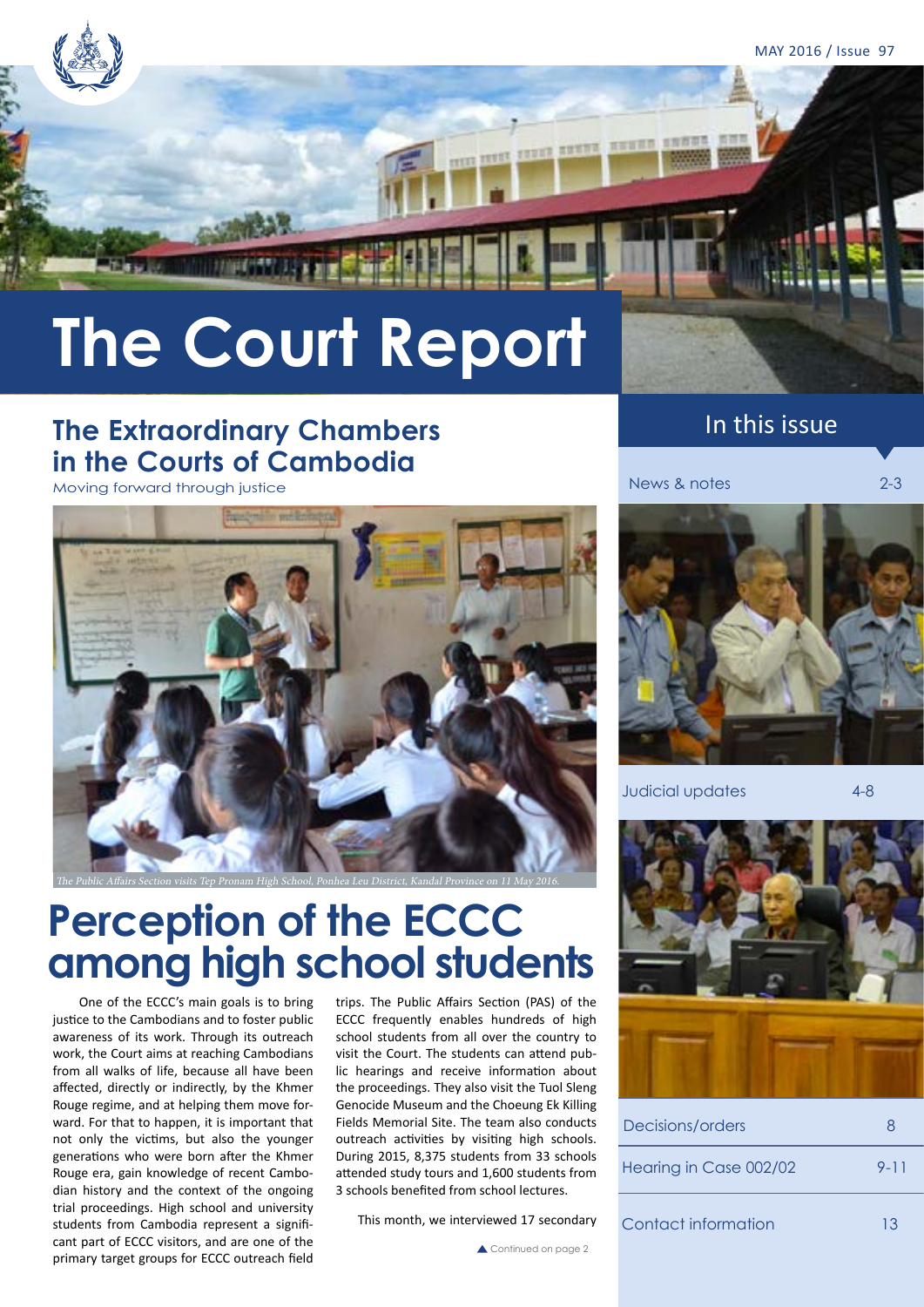### **Perception of the ECCC among high school students**



▲ Continued from page 1

school students aged 14 to 18 who benefited from study tours at the ECCC or from a visit from the PAS at their school, in order to assess their knowledge of the Khmer Rouge era, their knowledge of the Court, and their views. Three students from Kampong Spue Province who visited the ECCC on 10 May, ten students from Kandal and Kampong Chhnang Provinces who received a visit from the PAS on 11 May and four students from Kandal Province who received a visit from the PAS on 19 May were interviewed.

All interviewees confirmed having prior knowledge about the Khmer Rouge regime, mostly from their parents, grandparents or sometimes from their siblings. Chheang Sary, an eight-grader, remembers that her grandmother told her about her personal story. Kim Heang, 14, explains that his parents did not receive enough food and were only given red corn to eat. "My parents don't want to have the same regime again," states Bun Srey Phim, 17.

The students also heard about the regime through books, the media and at school. When questioned about what they know of it, they all mention "bad things" done to the Cambodian people and their family, "difficult times" or a "hard daily life" especially because of the lack of food. Some focus more on the violence and the killings. Sary Nut Marany, a 10th grade student, explains his perception

about the regime: "they killed people cruelly, especially educated people such as professors. They provided two tons of food per day. The children and parents could not stay together. They forced people to work hard, and if they couldn't they killed them." Map Meas, in 8th grade, explains that he has been told that people who were going to be executed were called "to plant corn". According to Chhon Sinnava, in 11th grade, "they ordered children to farm rice and old people to carry the soil and to dig it." Nhov Rattanak, also in 11th grade, has heard about the Khmer Rouge from elderly members of his community, from his teachers and from TV: "They compared living in that time with the present time, it was not as easy. There was not enough food."

Most students have heard about the Khmer Rouge trials before their study tour or before receiving a visit from the PAS, although some have not. Bun Srey Phim, who came to visit the ECCC with her school, makes a distinction between the ECCC and the trials: "I just see the gate of the ECCC when I pass by. I want to know more. But I heard about the trials on TV. I watched with my brother and he told me about it." Chheng Eavmeng, 16, and Yan Channdara, 17, both from the same school, also want to learn about the proceedings during the visit and to be able to tell their friends about it. After her tour, Bun Srey Phim explains: "Before the study tour, I did not have clear knowledge of the Khmer Rouge, now I know more. The tour made me understand



why the court exists and why the Khmer Rouge leaders are on trial. Now I know the dates of the regime and the top leaders, as well as Pol Pot. I still don't know clearly their functions. I know the purpose of the trial is to find justice for humanity. I know the two accused of case 002/02." Most interviewees have heard about the trials in the media; on TV and on the radio. They usually know that the tribunal tries Khmer Rouge leaders, but do not know much more. Most of them only know the names of Case 002 accused persons, as it is ongoing and more present in the media: the most commonly mentioned names are those of Nuon Chea,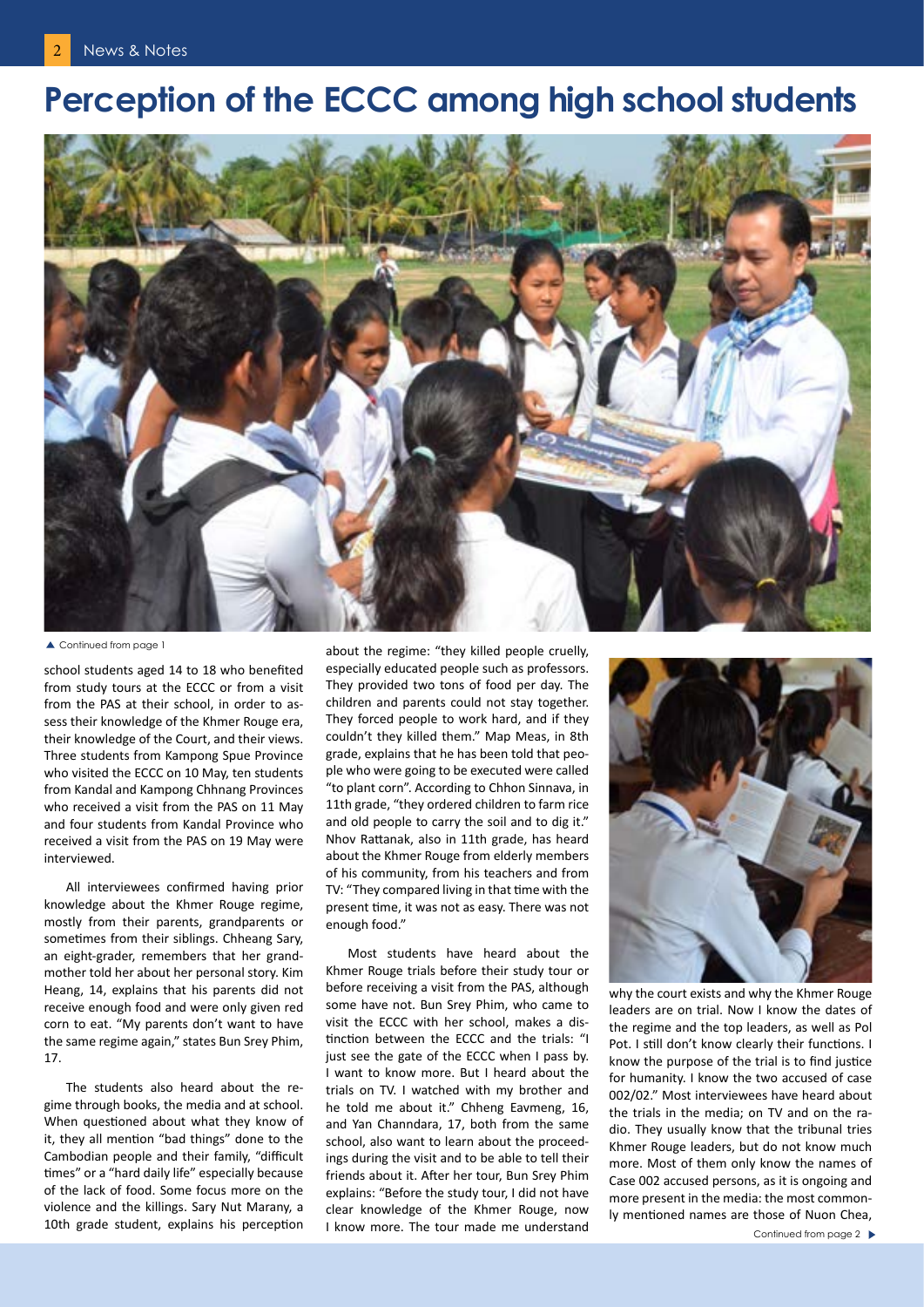### **Former Chairman of S-21 Security Centre to testify in Case 002/02**

The Trial Chamber of the Extraordinary Chambers in the Courts of Cambodia (ECCC) is scheduled to hear the testimony of Kaing Guek Eav alias Duch, former Chairman of S-21 Security Centre, in the second week of June 2016 after having postponed the hearing for 4 weeks to give more times to related parties to review the new documents. Duch is called to testify on the fourth trial topic in Case 002/02: Security Centres and Internal Purges and more particularly S-21. Nine days have been allocated to the questioning of this witness.

This is the second time Kaing Guek Eav will be appearing as a witness in Case 002 against Nuon Chea and Khieu Samphan. He first appeared as a witness in Case 002/01 in March and April 2012. Kaing Guek Eav was the first person on trial before the ECCC in Case 001. On 3 February 2012, the Supreme Court Chamber upheld his conviction for crimes against humanity and grave breaches of the 1949 Geneva Conventions and increased his sentence to life imprisonment.

Since the beginning of the trial in Case 002/02 in October 2014, the Trial Chamber has heard a total of 84 witnesses, 39 Civil Parties and 3 experts over the course of 185 hearing

#### Continued from page 2

Khieu Samphan and Ieng Sary. We also assessed their knowledge of the charges brought against the accused. None of them could mention actual crimes being tried by the ECCC, confusing facts with legal charges: most referred to killings, violence and forced labor. Chheng Eavmeng and Yan Channdara said the accused are judged for "leading the regime and killing people."

Almost all the students perceive the trials favorably and think they are important. The most mentioned reason is bringing justice to the victims. For Bun Srey Phim, "the Court is important for all victims to find justice and for others to know about what happened." Some argue more simply that the ECCC will allow to bring Khmer Rouge leaders to trial: "The tribunal is a good place because they want to demolish the Khmer Rouge and bring justice for the victims. The Court is working every day to find proof," according to Map Meas. Some are more critical: "I saw the proceedings happen for a long time and it's still not finished. The accused died. I don't trust the Court to provide justice to the victims. The process is too long and the accused die one by one," says Sok Rattanaksak, in 10th grade. Bun Srey Phim also "want[s] the court to speed up the proceedings" for the same reason.



days. After the Trial Chamber concludes hearings on security centres and internal purges, the next (fifth) trial topic will focus on allegations related to the regulation of marriage during the Democratic Kampuchea regime. This will be followed by hearings related to the

armed conflict between Cambodia and Vietnam, before the Chamber will hear evidence on the final trial topic: the roles of Nuon Chea and Khieu Samphan. It is expected that evidentiary hearings will conclude later this year, with a judgement to follow in 2017.

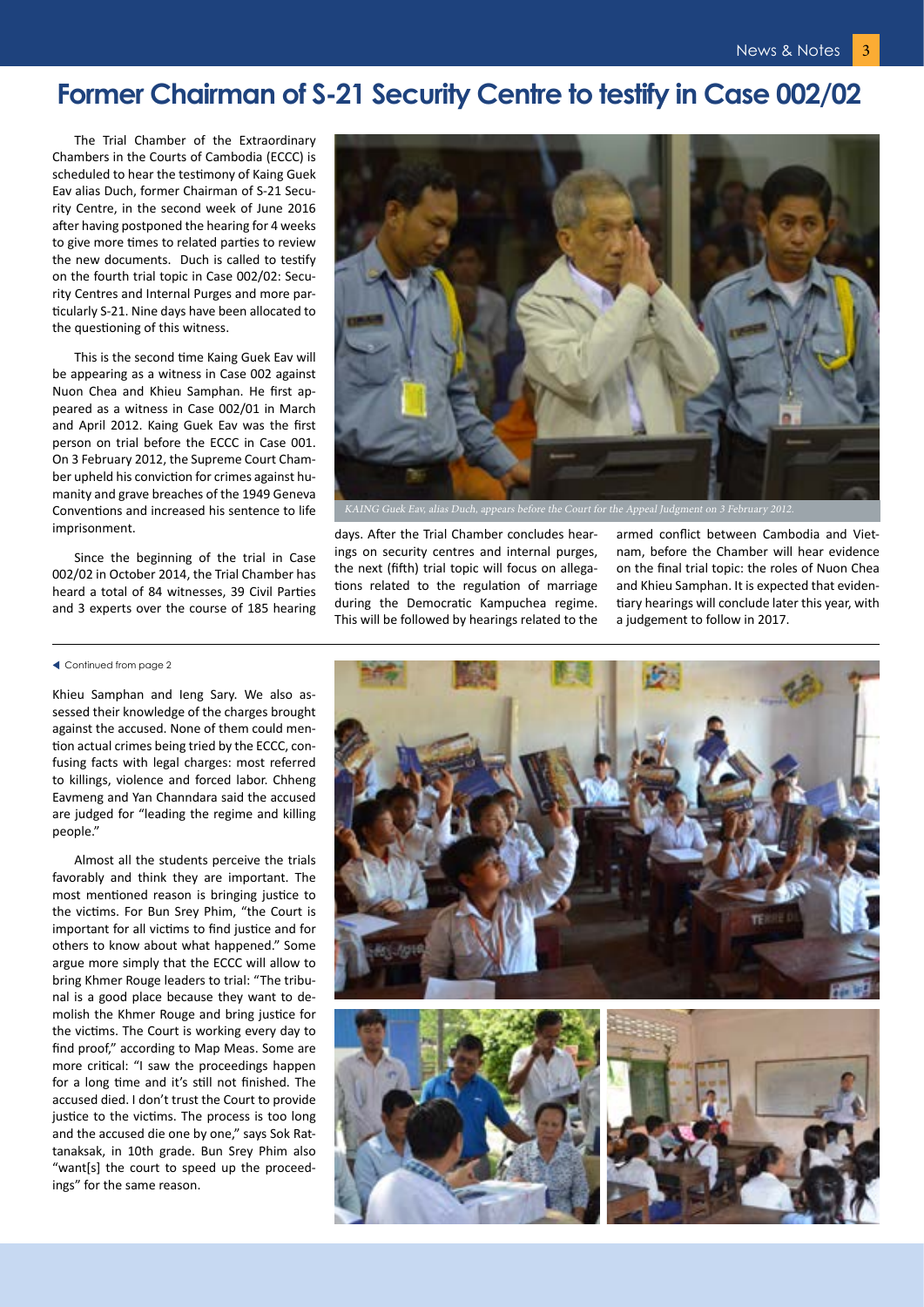#### **Supreme Court Chamber**

In April, the Supreme Court Chamber continued its consideration of the respective appeals by Nuon Chea, Khieu Samphân, and the Co-Prosecutors against the case 002/01 trial judgement. It also continued deliberations on and drafting of the appeal judgement.

On 11 April, the Supreme Court Chamber issued a Memorandum in Response to a Memorandum from the Trial Chamber, in which it granted the Trial Chamber access, in the interests of justice, to six confidential documents obtained in the course of the Supreme Court Chamber's additional investigation into video footage allegedly held by filmmakers Robert Lemkin and Thet Sambath.

#### **Trial Chamber**

The Trial Chamber sat for 12 hearing days in April 2016, hearing 5 witnesses and 2 Civil Parties.

On 5 April 2016, the Trial Chamber issued a memorandum admitting three new documents into evidence. On 30 March 2016, the International Co-Investigating Judge ("ICIJ") sent to the Trial Chamber and the Supreme Court Chamber an interoffice memorandum informing them that it prepared a new prisoner list for the S-21 security centre, based on contemporaneous documents from the Democratic Kampuchea period collected from the Tuol Sleng Genocide Museum and the Documentation Center of Cambodia. On its own motion, the Trial Chamber admitted into evidence the memorandum from the ICIJ, the new S-21 prisoner list and the list of documents on which the new prisoner list is based.

Also on 5 April 2016, the Trial Chamber issued a memorandum requesting the Judicial Police Officer to the ECCC to report to the Chamber and detail his contacts with witness 2-TCW-827 from 28 March 2016 to 5 April 2016. 2-TCW-827, a witness summoned to testify on the treatment of the Cham, had repeatedly refused to appear and testify before the Chamber, claiming that poor health prevented him from doing so. However, 2-TCW-827 refused to undergo a medical assessment and refused support services to assist him with his testimony. On 29 March 2016 the Judicial Police Officer to the ECCC informed the Chamber that 2-TCW-827 agreed to appear before the Chamber. However, he failed to appear as scheduled on 4 April 2016, without justification. 2-TCW-827 eventually appeared before the Trial Chamber and testified on 6 April 2016. On that date, in an oral ruling pursuant to a request from the Co-Prosecutors, the Trial Chamber admitted into evidence witness 2-TCW-



827's statement, taken by the Documentary Center of Cambodia in 1999.

On 18 April 2016, in an oral ruling on a request by the Lead Co-Lawyers for Civil Parties, the Trial Chamber admitted into evidence a book authored by 2-TCCP-243. The Trial Chamber will issue written reasons for its decision in due course.

On 19 and 20 April 2016, the Trial Chamber made oral rulings on the NUON Chea Defence's Internal Rule 87(4) motion to admit into evidence documents relevant to the testimony of witness 2-TCW-919, formerly a photographer at S-21 security centre. On 19 April, the Chamber heard oral responses from the parties regarding eight proposed documents, following which it admitted seven into evidence, with written reasons to follow. On 20 April, the Trial Chamber admitted into evidence a book authored by witness 2-TCW-919. Also on 20 April, pursuant to a request by the Co-Prosecutors, the Trial Chamber admitted into evidence a collection of photos of S-21 prisoners that was on the Case File but not yet admitted. The Trial Chamber will issue written reasons for these oral rulings in due course.

On 20 April 2016, the Trial Chamber made an oral ruling on the Co-Prosecutors' request for a written waiver from KHIEU Samphan for any possible conflict of interest arising from national counsel KONG Sam Onn's prior representation of upcoming witnesses 2-TCW-898, 2-TCW-931, 2-TCW-906 and 2-TCW-816 during the trial proceedings in case 001. After hearing oral submissions by the parties on 19 April 2016, the Trial Chamber rejected the Co-Prosecutor's request, recommended that international counsel Anta GUISSÉ examine witnesses 2-TCW-898, 2-TCW-931, 2-TCW-906 and 2-TCW-816, and reiterated that national counsel KONG Sam Onn is bound by his obligations of confidentiality. The Chamber issued its written reasons for this decision on 25 April 2016.

Further on 20 April 2016, the Trial Chamber granted upcoming witness 2-TCW-865's request for protective measures. On 19 April 2016, the Witness and Expert Support Unit ("WESU") provided the Chamber with a report recommending that a number of protective measures be implemented during 2-TCW-865's testimony. Pursuant to Internal Rule 29 and Article 4 of the Practice Direction on Protective Measures (ECCC/03/2007/Rev.1), the Chamber ordered that the image and voice of the witness not be made available to the public, that details about 2-TCW-865's addresses, workplace and family not be made public and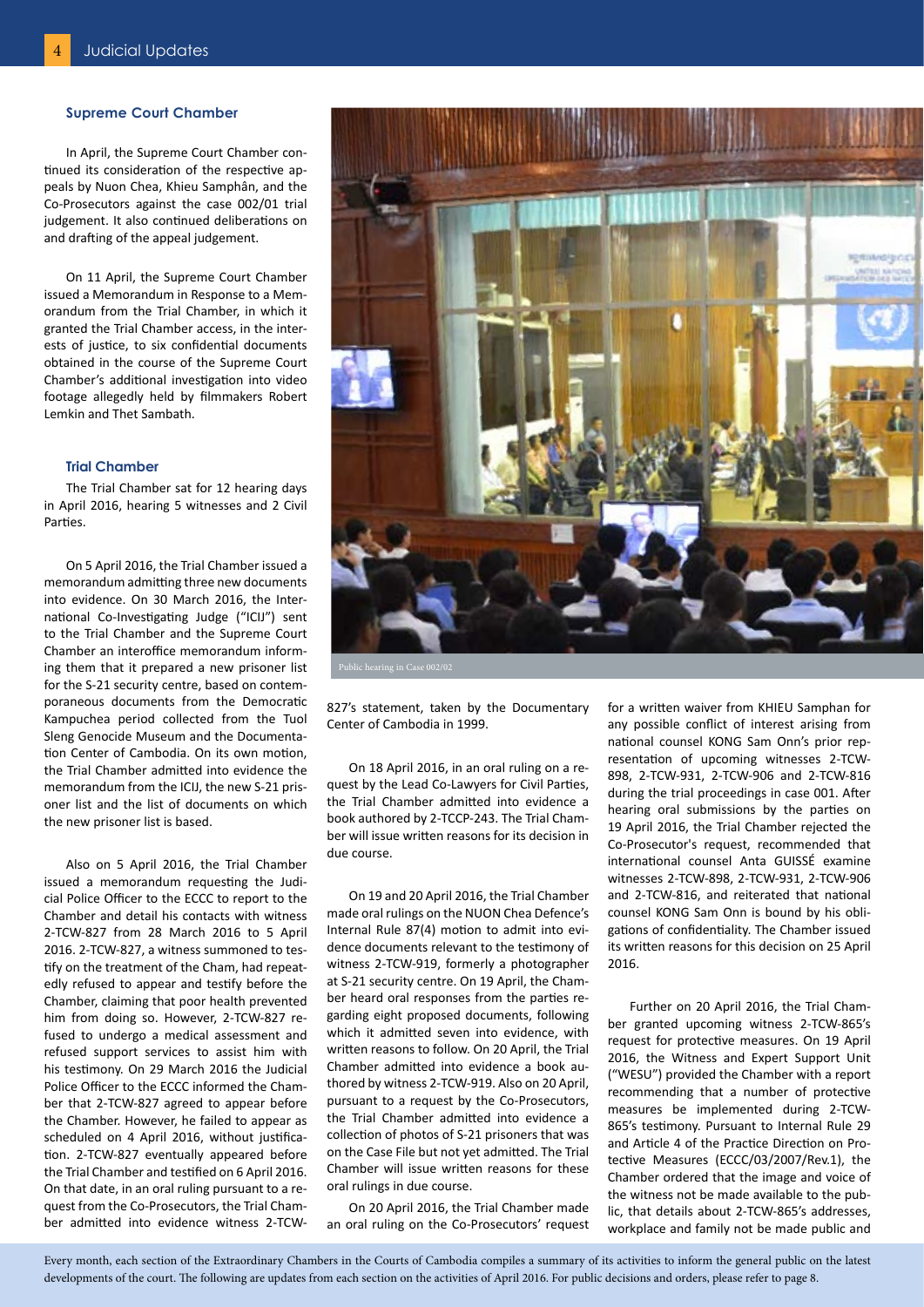

that all information that could potentially indicate the location of the 2-TCW-865's place of residence or work be redacted from the public record. The Chamber also ordered face and voice distortion technologies to be used in the public broadcast of 2-TCW-865's testimony and ordered the media not to publish any photographs or images of 2-TCW-865. Full written reasons for this decision will follow in due course.

On 21 April 2016, the Trial Chamber ruled on an oral request by the NUON Chea Defence, admitting into evidence an article published in the Phnom Penh Post on 6 February 2016 entitled "Skull by skull, team catalogues KR killings", with written reasons to follow. The Chamber also granted a request from both the Co-Prosecutors and the NUON Chea Defence to obtain a report described in this article. The Chamber will inform the parties its efforts to obtain the report in due course. The Chamber deferred a decision on the admissibility of the report until it is obtained.

On 22 April 2016, further to its oral ruling on 6 April 2016, the Trial Chamber provided its written reasons for admitting into evidence a statement by witness 2-TCW-827. Noting that the interview contains evidence pertinent to the treatment of the Cham and satisfies the applicable internal rules, the Chamber admitted 2-TCW-827's written record of interview in the interests of justice.

On 26 April 2016, the Chamber made an oral ruling admitting two written records of interview based on a request from the International Co-Prosecutor and following oral responses from the parties. The International Co-Prosecutor had earlier notified the Chamber that it intended to use these written records of interview, recently disclosed by the Office of Co-Investigating Judges from ongoing investigations in Case 003, while questioning witnesses 2-TCW-931 and 2-TCW-816. Written reasons for this decision will follow in due course.

During the month of April, the Trial Chamber also issued one confidential memorandum and one confidential order.

#### **Pre-Trial Chamber**

During the month of April 2016, the Pre-Trial Chamber notified its decisions on cases PTC 03/26, PTC 03/27 and PTC 03/29. The decision on PTC 03/27 is publicly available. Furthermore, on 26 April 2016, the Chamber deliberated and decided on an application for Annulment of Investigative Action Concerning Forced Marriage (PTC 04/21).

The Chamber advanced the preparations for deliberations on various cases. First, one proceeding dealing with nine motions for annulment, two of which were forwarded by the International Co-Investigating Judge on 4 November 2015 and, seven others that were attached to an appeal, against that same decision of the International Co-Investigating Judge, filed before the Pre-Trial Chamber on 12 January 2016 (PTC03/28). Second, another motion for annulment that was forwarded by the International Co-Investigating Judge on 19 November 2015 (PTC 04/23). Third, an appeal against the International Co-Investigating Judge's Decision on Ao An's fifth request for investigative action (PTC 04/24). Fourth, the Chamber also looked into the matter of Yim Tith's appeal against re-issued ICIJ Bolhander's decision on Disclosure D229/5 (PTC04/22).

The Chamber was newly seized of two appeals and motions, including: Co-Prosecutor's Appeal Concerning Testimony at Trial in Closed Session, filed on 22 April 2016 (PTC04/26); and AO AN's Application to seise the Pre-Trial Chamber with a view to Annulment of Investigation of Tuol Beng and Wat Angkuonh Dei and Charges relating to Tuol Beng which was referred to the Chamber on 29 April 2016 by the International Co-Investigating Judge (PTC 04/27).

At the end of April 2016, the Chamber was seised of a total of seven appeals and motions relating to the investigations in cases 003 and 004. The Chamber has issued nine decisions since January 2016 and as of April 2016.

#### **Office of the Co-Prosecutors**

In April, staff and interns of the Office of the Co-Prosecutors were engaged across all cases, with continued trial hearings and litigation in Case 002/02 as well as the ongoing investigations and litigation in Cases 003, 004 and 004/01.

#### Case 002/02

Trial hearings progressed throughout the month, with a recess for Khmer New Year. The Court heard a number of witnesses in relation to the trial segments dealing with the genocide of the Cham and S-21 Security Centre. The Co-Prosecutors also filed a request to add a collection of S-21 photographs to the case file for use during trial. Additionally, the Co-Prosecutors filed a request that National Counsel for Khieu Samphan not question witnesses he had previously represented in Case 001 due to a conflict of interest and responded to a Nuon Chea filing seeking to have evidence admitted relating to the Late King Sihanouk. The office's disclosure obligations continued to be discharged, with a number of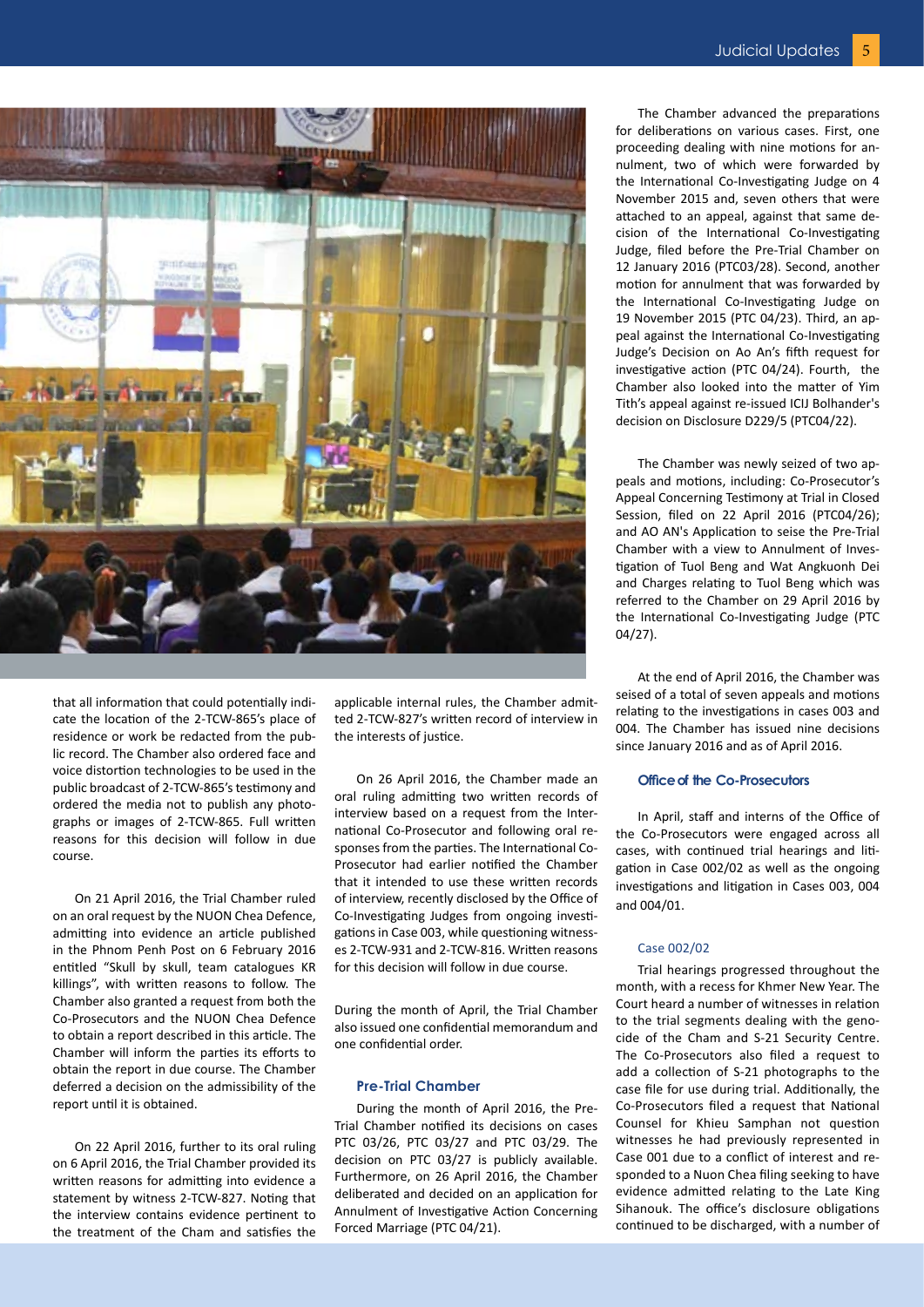requests to disclose materials from Case 003 and Case 004 into Case 002.

#### Cases 003

Review and analysis of the evidence collected by the Co-Investigating Judges to date was ongoing. The International Co-Prosecutor also confidentially filed two requests to the Co-Investigating Judges.

#### Cases 004 and 004/01

Review and analysis of the evidence collected in the investigations against the three Charged Persons continued. Additionally, in Case 004, the International Co-Prosecutor filed two confidential responses and a confidential request to the Co-Investigating Judges.

#### **Outreach**

The Co-Prosecutors participated in an event with the Victims Support Section in Sihanoukville, providing an overview of the progress of the cases before the Court. Members of the OCP also discussed the work of the office with representatives of the Cambodian Center for Human Rights.

#### **Office of Co-Investigating Judges**

During the month of April, the international side of the Office of the Co-Investigating Judges ("OICIJ") continued the investigations of cases 003 and 004. Two field missions took place in case 003, in the course of which five PVs were obtained, and two investigation action reports were drafted. In case 004, two field missions were carried out, generating three interviews and two investigation action reports. Three witnesses were interviewed at the ECCC premises in case 003 and three in case 004.

During the month of April, the Analysts Unit reviewed several thousand KR contemporaneous documents and witness interviews. Additionally, the Analysts Unit assisted and participated in all field missions carried out during this period.

The supplementary information and civil party applications in cases 003 and 004, which presently total in excess of 2,479, are progressively being placed on the case files. Their evidentiary value is subjected to a thorough scrutiny by analysts, investigators and legal officers, to assess their admissibility and relevance to both case files.

#### **Defence Support Section**

### Nuon Chea Defence

In April 2016, the Nuon Chea Defence Team remained fully engaged in the Case 002/02 trial segment on Security Centres and Internal Purges. The team began the month



by filing the second and third instalments of a series of witness requests for the segment. The Defence has thus far requested 25 additional witnesses, including already-requested witnesses to be expedited, new witnesses to be called and rejected witnesses to be reconsidered. The Defence argues that all of these witnesses can provide insight into a treasonous rebellion led by former CPK cadres and defectors to Vietnam, which goes directly to the heart of Mr. Nuon Chea's case. The two requests made in April focus on witnesses who can testify about the rebellion's leaders and/or current top-ranking leaders in the Cambodian government, and witnesses who can testify as to the preparations for or attempts made at rebellion. At the time of writing, the Trial Chamber has yet to rule on these requests.

On 8th April 2016, the Defence Team filed a request to admit three letters, one video and one audio in relation to the late King Father Norodom Sihanouk. This request was triggered by a discussion the team had with expert witness Alexander Hinton, during his testimony in March 2016, concerning whether the use of the word "Yuon" by the Communist Party of Kampuchea ("CPK") was racist and demonstrative of genocidal intent towards the Vietnamese population. The Defence argues that the requested evidence reveals that the late King Father had used the term "Yuon" in a similar manner to the CPK and that this

was an understandable political response to the real, existential threat Vietnam posed to Cambodia at the time, rather than evidence of genocidal intent. A decision on this evidence request is still pending.

Following the Khmer New Year break, the Nuon Chea Defence Team shifted their focus towards the examination of witnesses in respect of the next crime site: S-21 Security Centre, previously the focus of Case 001. The team also filed several additional motions. The first, filed on 18th April 2016, was a request to admit 8 documents in respect of S-21 witness, Nhem En. The Trial Chamber ultimately admitted 7 of these documents. On 20th April 2016, the Defence Team filed a motion moving the Trial Chamber to allow the use of certain statements allegedly made by people detained in S-21 for which there is no real risk that they were obtained by torture. A decision on this motion is still pending.

Finally, on 28th April 2016, the Defence filed a request for the Trial Chamber to grant an adjournment of four weeks in order to permit it to properly prepare for the remaining S-21 witnesses in light of the amount of material to review in preparation for those witnesses as well as recent developments in the case, most notably including the disclosure, in early April, of an extensive new S-21 prisoner list, prepared by the Office of Co-Investigating Judges over a two year period. The team argued that this adjournment was necessary in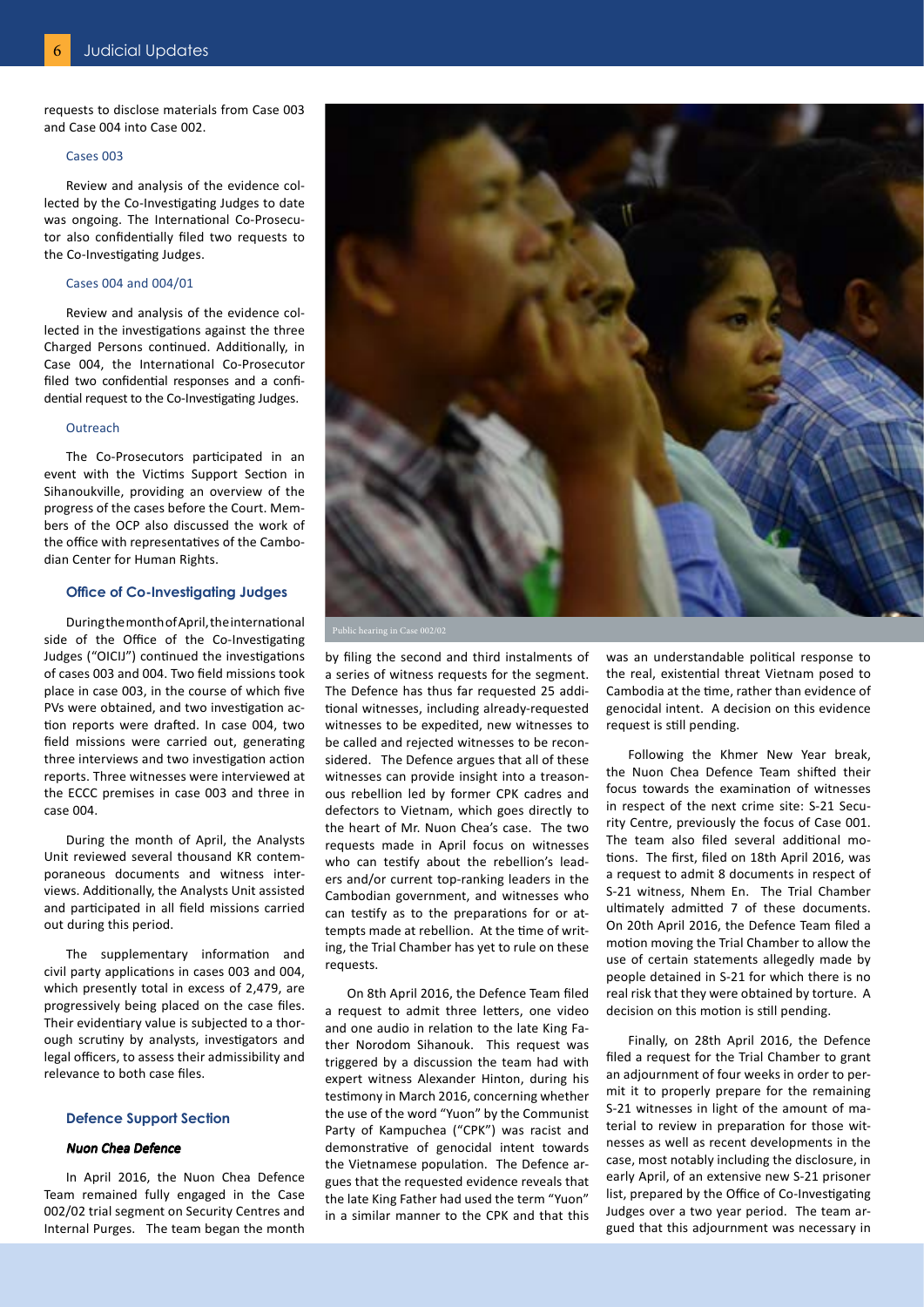

order to safeguard Mr. Nuon Chea's fair trial rights, in particular his right to adequate time to prepare, his right to examine witnesses, and his right to enjoy equality of arms. In early May, this Chamber partially granted the request, announcing a one week adjournment.

#### Khieu Samphân Defence

In April 2016, the Khieu Samphân Defence Team remained fully engaged in preparing and attending the Trial Chamber hearings of Case 002/02, which moved on from the targeted groups segment of the trial, dealing with the treatment of the Cham population, to the internal purges and security centre segment. The hearings, in particular, focused on the Phnom Kraol Security Centre, in the North East Zone, and S-21.

On 20th April, following testimony from anthropologist expert witness Professor Alexander Hinton, the Defence filed a motion in order to support the Nuon Chea request seeking the admission of several documents related to the late King Sihanouk's speeches and letters delivered after the Vietnamese took over Phnom Penh in January 1979.

#### Meas Muth Defence

In April 2016, the Meas Muth Defence filed two letters and a motion, which have been classified as confidential, to the Co-Investigating Judges. The Defence also sent a letter to the Public Affairs Section requesting the correction of inaccurate information on the ECCC website that made it appear as if certain allegations concerning Mr. Meas Muth had already been proven, when they are in fact under judicial investigation. The Defence continues to review material on the Case File and file submissions, where necessary, to protect Mr. Meas Muth's fair trial rights.

#### Ao An Defence

In April 2016, the Defence Team for Ao An submitted two applications to the Office of the Co-Investigating Judges to seize the Pre-Trial Chamber regarding the annulment of investigations concerning certain crime sites pursuant to Rules 21, 48 and 76(2) of the Internal Rules of the ECCC. Further, the team continued to review all the evidence on the Case File and prepare submissions to safeguard Ao An's fair trial rights.

#### Yim Tith Defence

Throughout April 2016, the Yim Tith Defence Team continued to analyse the contents of the Case File in order to participate in the judicial investigation, prepare Mr Yim Tith's defence and protect his fair trial rights. Further, the Defence has been preparing a response to the International Co-Investigating Judge's call for amicus curiae submissions on the scope of 'crimes against humanity' in international customary law between 1975 and

#### 1979.

#### Im Chaem Defence

It was with great sadness that the Defence team for Ms. Im Chaem officially notified the Co-Investigating Judges of the passing of Ms. Im Chaem's International Co-Lawyer, John R.W.D Jones QC, on 28th April 2016. The Defence continues to review the evidence in the Case File in order to prepare Ms. Im Chaem's defence and endeavor to safeguard the client's fair trial rights in the remaining proceedings of the pre-trial stage of Case 004/01.

#### **Civil Party Lead Co-Lawyers Section**

#### Key Legal Developments

The Lead Co-Lawyers for Civil Parties continued to represent the consolidated group of civil parties, facilitating the examinations and putting questions to six witnesses and one civil party, Chum Mey, who testified about their experiences at the S-21 Security Centre, one witness who testified about Phnom Kraol Security Centre and one witness testified as to the treatment of the Cham during the DK.

On 4 April 2016, the Lead Co-Lawyers filed their Reply to Khieu Samphan Defence's Response to Request for Clarification on Rape Outside of Forced Marriage (E306/7/2). The Lead-Co Lawyers maintained that the Trial Chamber is and remains seised of the factual allegations of rape at Tram Kok Cooperatives, S-21 and Kraing Ta Chan Security Centre and the potential characterisation of the substantive crime as crime against humanity of other inhumane acts through rape, crime against humanity of torture, and other inhumane acts through "attacks against humanity dignity".

Also on 4 April, the Lead Co-Lawyers filed their Response to Nuon Chea's First Rule 87(4) and Rule 93 Request re Case 001/01 Trial Segment on S-21 Security Centre and Internal Purges (E391/1). The Lead Co-Lawyers requested that the Trial Chamber seek clarification from the Nuon Chea Defence as to how the request relates to the Closing Order and/or the evidence already before the Trial Chamber, or in the alternative, to summarily dismiss the request absent such clarification.

On 11 April 2016, the Lead Co-Lawyers filed their Rule 87(4) Request Regarding 2-TCCP-243 (E400), in which it sought the admission of a book authored by the Civil Party before the commencement of his testimony.

Lastly, the Lead Co-Lawyers filed their Consolidated Response to Nuon Chea's Second and Third Request re Security Centres and Internal Purges (E392/1) on 21 April 2016. The Lead Co-Lawyers requested that the Trial Chamber determine the grant of the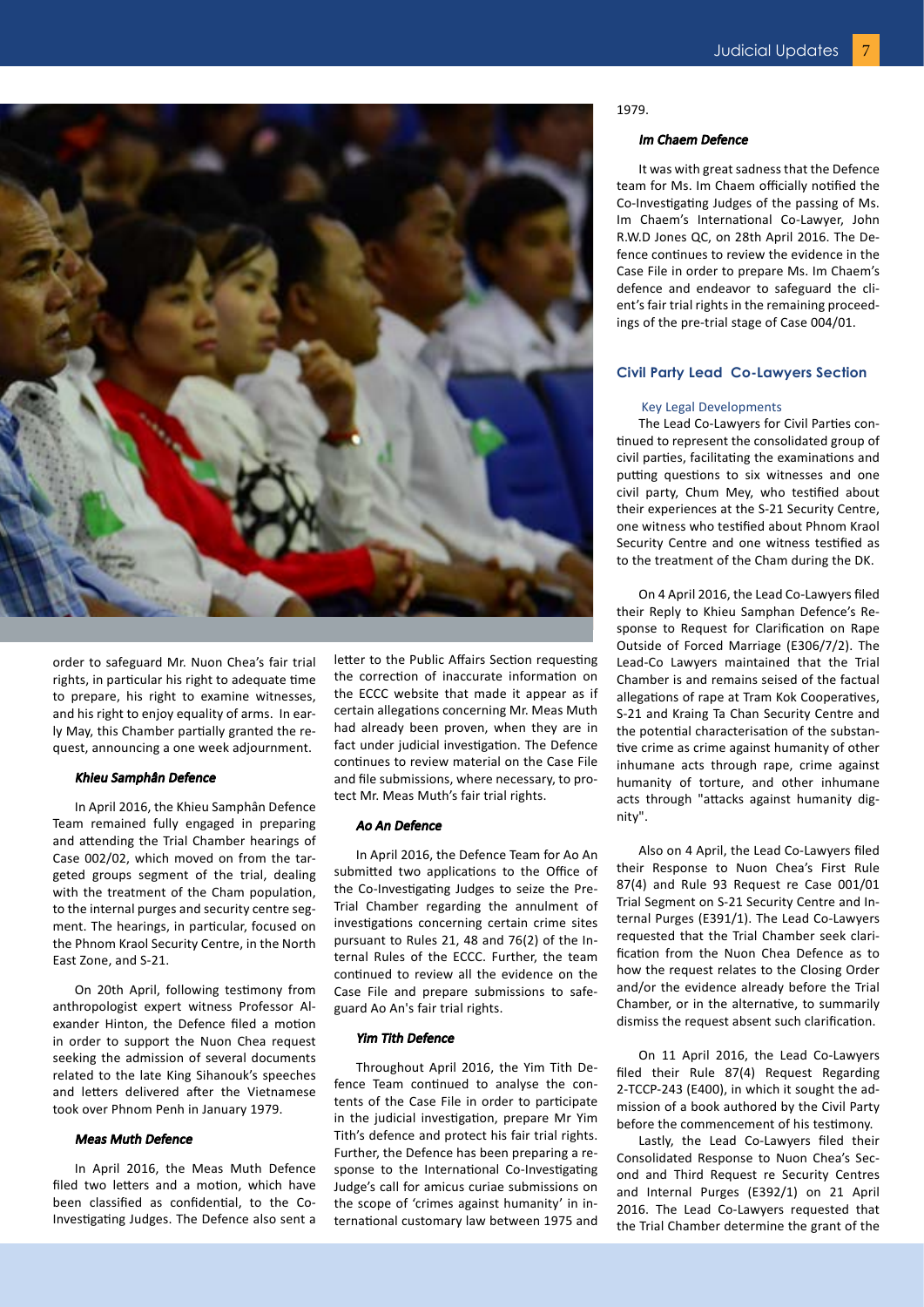third request through the limited scope of the trial segment on Internal Purges in Case 002/02. It was further requested that if the Trial Chamber decides to call "Witness L" as requested by the third request, that he be examined as a Civil Party.

#### Outreach and training

Together with the Victims Support Section and their NGO partners, the Lead Co-Lawyers continued to participate in the development of reparation projects for case 002/02 and the implementation of judicial reparation projects for case 002/01.

On 1 April 2016, the Civil Party Lead Co-Lawyers attended the Civil Party Forum hosted by the Victims Support Section in Sihanoukville. Approximately 160 civil parties attended, and they were consulted with respect to proposed judicial reparations projects for case 002/02 and updated as to the implementation of reparation projects acknowledged by the Trial Chamber in case 002/01. The civil parties were further informed of developments in the case 002/02 trial and case 002/01 appeal.

On 29 April 2016, representatives of the Civil Party Lead Co-Lawyer Section attended a workshop hosted by the Transcultural Psychosocial Organisation entitled "Psychological Trauma Training to Legal Professionals and Support Staff".

#### **Victims Support Section**

#### Legal representation

As the evidentiary hearings of Case

### **Decisions/Orders**

Public versions of the decisions, orders, opinions and considerations are available on the official ECCC website:

#### **Supreme Court Chamber**

Response to Trial Chamber's Memorandum of 9 March 2003 (E375/2), E375/2/1, 11 April 2016.

#### **Trial Chamber**

-

**5 April 2016:** Decision admitting new OCIJ Prisoner List <E393>

**5 April 2016:** Request for report regarding Witness 2-TCW-827 <E202/208/3>

**22 April 2016:** Decision to admit into evidence document D175/3.43 <E401>

**25 April 2016:** Decision on Co-Prosecutors' Filing regarding National Counsel KONG Sam Onn's Prior Representation of 002/02 continued, the ECCC-funded Civil Party Lawyer team fully participated in all hearings and reviewed case files of witnesses and civil parties. One lawyer of the team participated in the client-lawyer meeting organized by Gender–Based Violence Project of Victims Support Section on Legal Update, Psychological Support and Trust-Building with female and gender-based violence civil parties in Siem Reap. Additionally, they participated in meetings between civil party lawyers and Lead Co-lawyers to discuss the preparation of S-21 hearings and participated in training on Psychological Trauma at the Transcultural Psychosocial Organization (TPO) office.

#### Processing and Analysis

The Processing and Analysis Team (PAT) continued to collect supplementary information in Cases 003 & 004 through phone calls made to applicants that suffered from alleged crimes under the investigation scope of Cases 003 and 004. Additionally, the team filed 34 pieces of supplementary information to the Office of Co-Investigating Judges collected from the Stung Treng Province.

#### Reparation and Non-Judicial Measure (R&NJM)

On 21 April, the team members had a meeting with Khmer Art Academy at the Swiss Agency for Development and Cooperation (SDC) to discuss the organization's reparation project and fund raising status.

The team members had a few meetings with Lead Co-Lawyer Section to discuss Case 002/02 reparation requests and to develop brochures and strategies for a fundraising campaign.

On 29 April, Gender-Based Violence (GBV) Project Team conducted and coordinated a meeting between 42 Civil Parties in Case 002 and their Lawyers in Siem Reap province. The meeting aimed to provide an update on the current development of the ECCC's proceedings, mainly focusing on gender-based violence issues and the facilitation of GBV Civil Party participation in the ECCC proceedings. The meeting also provided a platform for discussion between Civil Parties and their lawyers where they could ask questions and raise any concerns. The partner NGO, the Transcultural Psychosocial Organization (TPO Cambodia), also joined the discussion and provided a wide range of information on psychological services being offered during the participation of GBV Civil Parties in the ECCC's proceedings.

In addition, the GBV Project has implemented its first radio show program in cooperation with the Women's Media Center FM 102. The overall objective of the radio program is: (1) to discuss the consequences of GBV with a large audience, both during the KR and today; (2) to advocate and create a platform for survivors to express their concerns and to amplify their voices in the transitional justice process (3) and to produce and disseminate information about the ECCC/GBV



Trial Witnesses <E397/1>

#### Pre-Trial Chamber

#### **PTC 03/26**

On 26 April 2016 the Chamber notified its Decision on MEAS Muth's Appeal against International Co-Investigating Judge (Bolhander's) Re-issued Recision on MEAS Muth's Motion to Strike the International Co-Prosecutor's Supplementary Submission (D120/3/1/8). The Chamber unanimously found the appeal admissible and declared that it could not reach a majority of votes for a decision on merit. The differing opinions of the Chamber's Judges on merit were appended as required by the Internal Rules.

#### **PTC 03/29**

On 27 April 2016 the Chamber notified its

Considerations on MEAS Muth's appeal against the International Co-Investigating Judges's decision to charge MEAS Muth's with grave Breaches of the Geneva conventions and national crimes and to apply JCE and command responsibility (D174/1/4). The Chamber declared that it had not reached a majority of votes for a decision on the admissibility of the appeal and the differing opinions of the Chamber's Judges on merit were appended as required by the Internal Rules.

#### **PTC 03/27**

On 28 April 2016 the Chamber issued its Decision on MEAS Muth's Request For The Pre-Trial Chamber To Take A Broad Interpretation Of The Permissible Scope Of Appeals Against The Closing Order and To Clarify The Procedure For Annulling The Closing Order Or Portions Thereof If Necessary (D158/1). The Chamber found the Request unanimously inadmissible and denied it in its totality.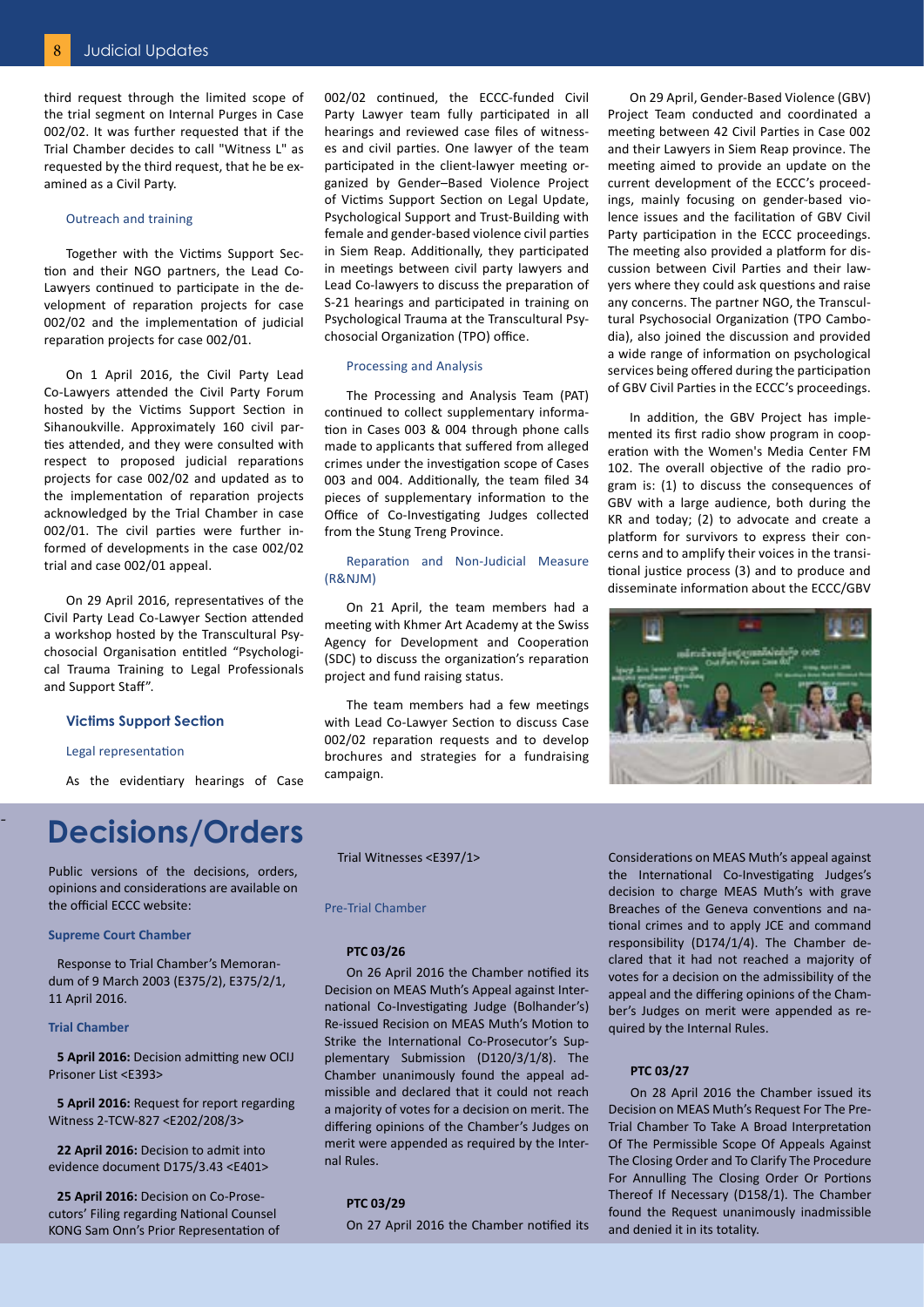

to relevant stakeholders. The first topic of the radio program was "Forced marriage under the Khmer Rouge". Eleven callers from six different provinces joined the conversation and shared their past experiences with our guest speaker, psychologist Mrs. Yim Sotheary. Seven of eleven callers were females and three of them who experienced forced marriage under the Khmer Rouge had the opportunity to share in detail their own experiences with GBV during the regime.

With financial support from UN Trust Fund, the VSS organized Civil Party Forum in Preah Sihanouk province. The Forum involved 209 participants, including Co-Prosecutors, lawyers, focal persons, female GBV civil parties in Case 002 from the 4 provinces of Koh Kong, Kampong Speu, Preah Sihanouk and Kampot. The overall objectives of the forum

are (1) to inform Civil Parties about the development of the ECCC's trial proceedings against Khieu Samphan and Noun Chea including new additional charges in regard to forced marriage and rape under the Khmer Rouge Regime, (2) to provide opportunities for Civil Parties and their lawyers to discuss issues related to the hearings of Case 002/02 and proposed reparation requests; and (3) to give an update on the progress and implementation of the Reparation and Non-Judicial Measure projects. As a way of providing acknowledgement to the Civil Parties and making their participation more meaningful, the respected Civil Party lawyers, Deputy Governor of Preah Sihanouk Ville, Head Court of Preah Sihanouk Ville, Prosecutor of Preah Sihanouk Ville, National and International Co-prosecutors, Lead Co-lawyers and officers of the Victims Support Section were actively engaged in all stages of discussion during the forum.

The VSS Chief and two staff members of the Section had meetings with the President of Cambodian Bar Association and the Director of the Lawyer Training Center. The purposes of the two meetings were to create training methods for practicing lawyers and student lawyers on issues of gender-based violence during the Khmer Rouge.

#### Outreach

During the month, Victims Support Section invited 60 civil parties from Kandal, Pursat, Kampong Thom, Prey Veng and Kampong Cham to attend hearings of Case 002/02 at the ECCC. During lunch breaks between hearings, the CPs met with their lawyers where they were briefed on the outcomes of previous hearings and what would be discussed in the following hearings. After the hearing ended each day, Judgment Books of Case 002/01, radios, and VSS newsletters were distributed to the CPs. As usual, 10 CPs sat in the Courtroom along with their lawyers while the others sat in the public gallery.

The VSS chief and GBV Project Manager were invited to take part in a presentation on fundraising to 30 participants conducted by UN Women-Cambodia. The Chief conducted the presentation on his fundraising experience and techniques during the meeting.

### **Trial Chamber heard evidence on Security Centres**

**Disclaimer:** The following summaries of testimonies have been prepared by the Public Affairs Section for the purpose of providing the public with information about the on-going proceedings, and it is not an official document. The information contained in the summaries is based on information provided by a witness or civil party during their respective testimonies. As the Trial Chamber has not yet made any factual findings regarding the allegations in Case 002/02, nor made any determination about the credibility or veracity of the testimonies, the information contained in the summaries cannot be regarded as established facts.

#### Mr Chum Mey Civil Party 2-TCCP-243

Mr Chum Mey, alias Mei, was born in 1933 in Lvea commune, Kampong Trabaek district, Prey Veng province. He currently sells books and used to work at the Tuol Sleng museum. As a Civil Party he testified in June 2009 on Case 001 with regards to the harm suffered as a detainee in S-21. He returned to court in April 2016 to testify on Case 002/02 on the same topic. Before 17 April 1975 the Civil Party worked as a

mechanic for Prince Chan Raingsey in Kampong Speu province. He later moved to Phnom Penh to continue his work as a mechanic until the evacuation of the city in 1975. He told the court that his child got sick during the evacuation and died without receiving medical care. Mr Chum Mey returned to Phnom Penh thirty days later to repair vehicles, including boats and ferries, in Russei Keo. Four months later he was trans-



ferred to the sewing unit at Ou Russei. In this unit he fixed sewing machines and trained repairers.

Under the pretext of a transfer to Vietnam to fix vehicles, on 29 October 1978 , he was transferred instead to Tuol Sleng as a detainee accused of being CIA or KGB. Mr Chum described the facilities, treatment and living conditions of detainees, and his experience being interrogated for twelve days and twelve nights. The Civil Party recalled interrogation techniques such as beating, electrocution and plucking of toenails.

According to Mr Chum, he eventually fabricated a confession and interrogations stopped. After his confessions he was not transferred anywhere else and continued to be held in S-21. One day a comrade once asked for someone to fix sewing machines and the Civil Party volunteered. He was later assigned to fix typewriters and Mr Chum believes his skills are one of the main reasons for his survival. He managed to escape when the Vietnamese forces arrived to Phnom Penh in January 1979. Mr Chum identified other survivors during his testimony.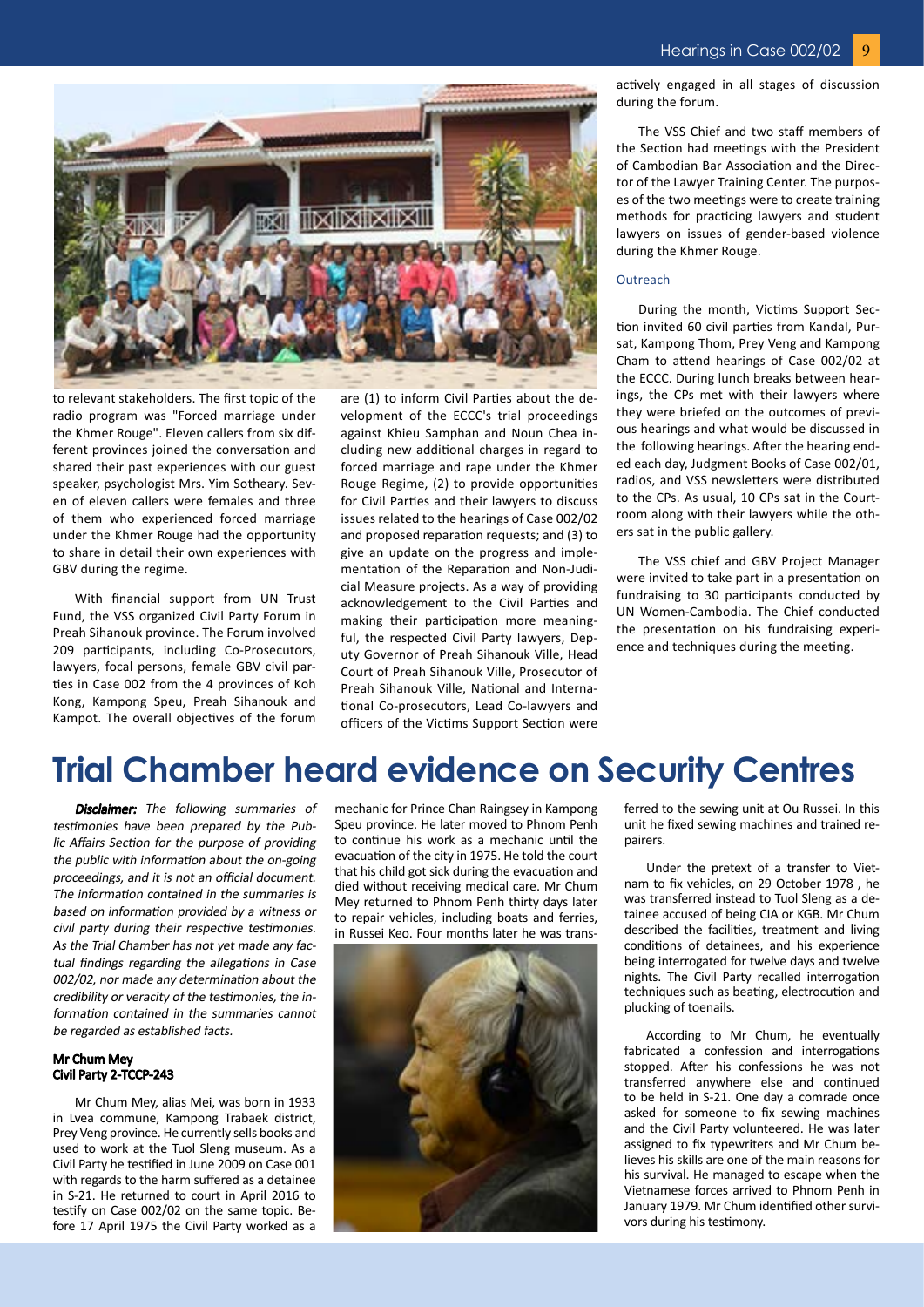

Mr Nhem En, Witness 2-TCW-919

This witness was born on 9 September 1961, in Trapeang Leaeng Village, Trangel Subdistrict, Kampong Leang District, Kampong Chhnang Province. He has written a book about his work as a photographer at Tuol Sleng from 1975 to 1979. Mr Nhem En joined the revolution in 1971 with five of his siblings, two of which according to the witness were eventually killed as a result of internal purges. He moved to Phnom Penh in 1975 and worked several jobs until 1976, publishing newspapers and delivering letters between Monivong Hospital and Ta Khmau Prison.

According to Mr Nhem En, in January 1976 Angkar sent him for six months to study photography and filming in China. When he returned he started working at Tuol Sleng shooting films and taking photos. He also worked as a field photographer documenting the activities of Democratic Kampuchea in six zones, but mainly in S-21. For field trips, he said he received orders from Son Sen, Minister of National Defence, and Ta Nat. Duch only gave him orders for photographic work at Tuol Sleng. Among the photographic missions he carried out for the regime, he accompanied delegations from the Communist bloc visiting worksites in the Northwest Zone including Trapeang Thmar Dam, Trapeanng Pou and 1st January Dam. During these visits he also took photos of high ranking Khmer Rouge cadres such as Pol Pot and Son Sen. Besides film-making and photography, his tasks included drawing maps of the Northeast Zone. The witness also took pictures of people at Prey Sar, but he mainly worked at S-21. He argued, however, that only a small number of prisoners at Tuol Sleng were photographed, the rest were taken and killed before their photo was taken.

During his testimony Mr Nhem En explained the hierarchy of S-21 in relation to Division 703. He also gave details about the organization and staff at Tuol Sleng, including Duch. The witness discussed his work as a photographer for the regime, the procedure when taking photos of prisoners and the use of such material. When Vietnamese forces reached Phnom Penh on 7 January 1975, the witness escaped S-21 with Duch. Before leaving, Mr Nhem En buried photographic and filming equipment that he retrieved when he returned to Phnom Penh in 1990 during the tri-party negotiations in Paris. Since the national reintegration in Anlong Va\ eng in 1997, the witness has gathered and stored a collection of photographs, films and

audio recordings of the Democratic Kampuchea regime era. He argued most of the material was his own, some of it he retrieved from Pol Pot's house after his death, and other material he retrieved from military commanders.



M Mr SOS Kamri, Witness 2-TCW-827

2-TCW-827, Mr SOS Kamri, alias Kamaruttin Yusof, was born in Akmok, Spueu, Cheyyou, Chamkar Leu, Kampong Cham in 1950. He currently is the director of the Supreme Islamic Centre and Chairman of the Highest Council for Islamic Religious Affairs Cambodia. and lives in Chrang Chamreh village, Chrang Chamreh commune, Ruessei Keo district, Phnom Penh. He was called to testify on 4 and 5 April but only appeared before the Chamber on 6 of April , according to the witness because of medical reasons. As a witness, he was called to testify in relation to the treatment of the Cham people during Democratic Kampuchea.

In 1973, he became an Islamic religion and Khmer Literature teacher and started using his shortened name, SOS Kamri. In 1974 or early 1975, the Khmer Rouge entered his village, Akmok alias Spueu at the time and evacuations started. There were about 1,250 families at that time in the village, but only 50 of them were allowed to stay.

The witness explained that, after the Khmer Rouge entered the village, the Cham people were not allowed to practice their religious habits, could not speak Cham language openly or could not gather in large number. They were under close surveillance. Concerning his teaching, he was not allowed to teach Islamic religion anymore, only Khmer literature.

At that time, he knew killings were happening. He said he saw dead bodies because killings were widespread and without religious discrimination, but he did not witness real incidents. They reached a massive scale in 1977. Therefore, he asked the permission to move to Cheyyeu, a village 4-5 km away from Spueu. He stayed there between 1977 and early 1978, where he continued teaching Khmer literature. In 1977, he attended a meeting in Bos Khnaor village in Chamkar Leu district in which the Khmer Rouge were talking about the enemies in general terms, including the reactionary and Cham people and those who were Islamic or Cham's follower. The meeting was called to specify a plan called "The

plan to smash the enemy''.

In late 1978, back in Spueu, he stopped being a teacher and was assigned to transport firewood to the office. This is when he saw a Khmer Rouge document called "The plan for Progressive Cooperatives" in the commune office of O-Nung Commune, Au Temit. He only read the part about the enemies stating "Cham is the biggest enemy who must be totally smashed before 1980".

According to the witness , later in 1978, the killings stopped and then the liberation was set up a few months later.



Mr LACH Mean, Witness 2-TCW-898

Mr LACH Mean, 2-TCW-898, was born in 1957 in Spean Dek, Spean Dek village, Thlok Vien Commune, Kampong Tralach Leu District, Kampong Chhnang Province. He still lives there and is a rice farmer. He already testifiedin Case 001 on the 3 and 4c August 2009 concerning S-21 Security Center.

He joined the Khmer Rouge movement as a soldier in late 1974. Initially appointed as a common military man in Thlok Vien Commune, he was later reassigned to be a soldier in District 12. He was assigned to work at Takhmau for 1 or 2 months and then to Psar Thmei (phonetic) prison before being appointed to work as a guard inside the detention building at S-21 in late 1975 or early 1976.

The witness explained that while being a guard, his role was to be put prisoners under surveillance. This included making sure there were no suicides, no shackles broken, no contact between prisoners. The guards were not allowed to beat the prisoners, they could only advise or reprimand the prisoners in case of insults and report to the Upper-Level (Duch or Hor).

Later, he was in charge of typing the prisoner's confession, observing and learning how to interrogate prisoners. Initially, he learned from Kak (phonetic), who was his team supervisor, and then from Nuon (phonetic). He also said that Duch also instructed some aspects about the techniques used in interrogation (being loyal, avoid making mistakes and extract quick information). The witness recalled that Son Sen a came four to five times to conduct political training at S-21 during 1978, speaking about traitors and traitors to be smashed.

In February 1978, he was included into the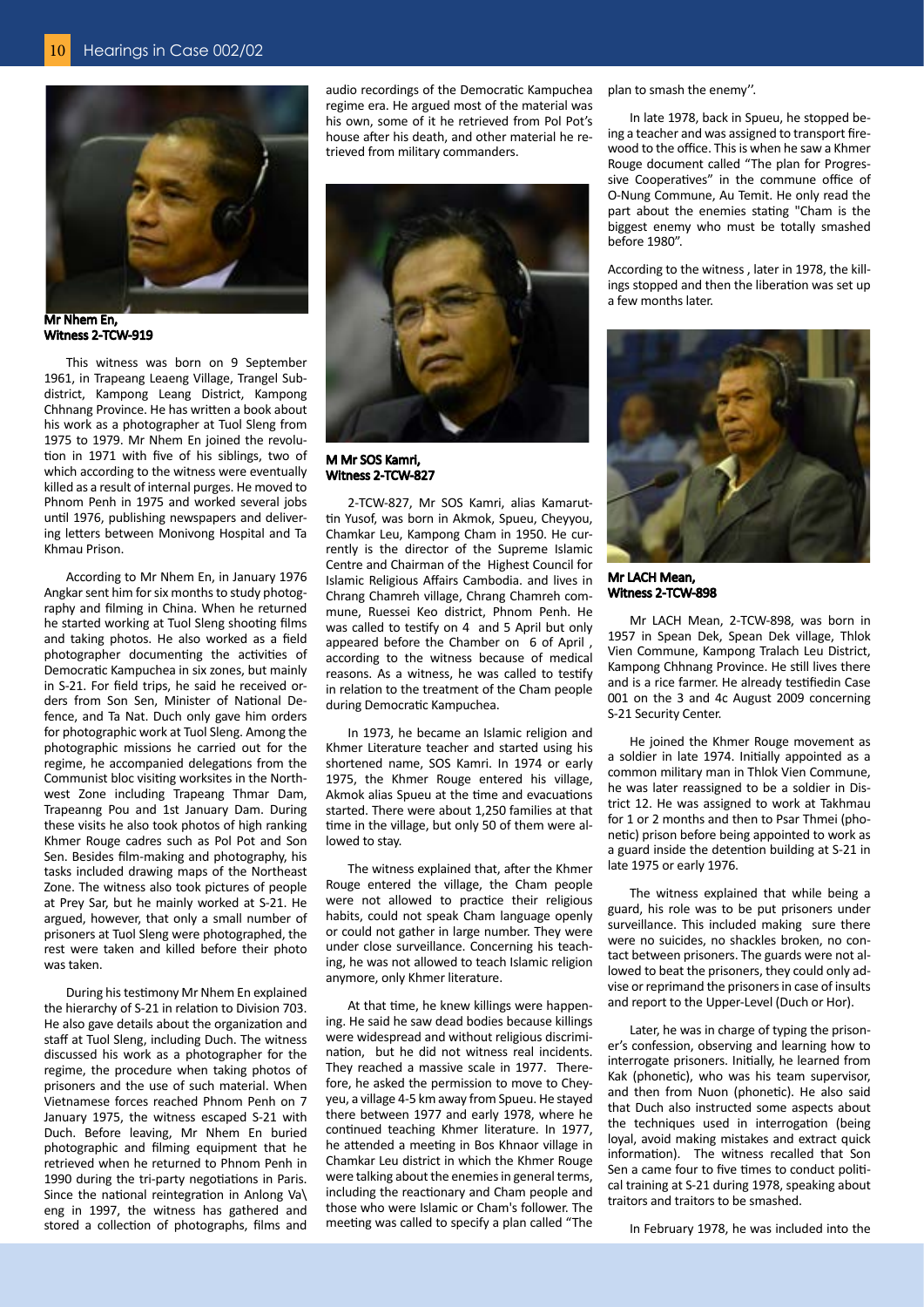interrogation unit. He had to receive prisoner's testimony until the prisoner could no longer give any further answers. Those who would not confess, would be tortured and reported to the Upper Echelon, and very few were left without torture.

The witness also said that any guard who committed a moral offence would be treated as an enemy too.

When the Vietnamese entered Phnom Penh on 7 Janiuary 1979, he was part of the last group to move along from the detention center.

was suggested, after which some of those cadres disappeared. According to Mr Kham, people who committed immoral offenses and work evasion were detained at the Phnom Kraol Dam Security Office. He recalled that the K-17 office received instructions from Nuon Chea. After his father's death, he was assigned to grow vegetables, and then to become Ieng Thirith's driver. Detainees at the Phnom Kraol Security Centre received enough food to eat, and forced marriages were organized between them.



Mr Prak Khan, Witness 2-TCW-931

Mr Prak Khan, 61 years old at the time of his testimony for case 002/02, was born in Krang Leav village, Krang Leav commune, Bati district, Takeo province, and lives in Smau Khnei village, Trapeang Sab commune, same district. He works as a vendor and a farmer. He had testified in Case 001 in 2009 about the functioning of S-21. He testified again in Case 002/02 in 2016 to complete his previous statements.

He was first part of division 703, and was assigned to work in S-21 in late 1975 or early 1976. He first stood guard at the gates outside the compound. He saw vehicles transport prisoners handcuffed and blindfolded inside the compound. Some were only arrested once they reached S-21. When he later worked inside the compound, Mr Prak witnessed that prisoners were photographed and their biographies written down when they arrived. He saw that prisoners were also taken out of the compound to be killed nearby and buried in pits. Mr Prak witnessed an increase in the number of prisoners from 1977-78 onward. He was aware of the existence of a special prison for high level prisoners outside the compound.

When he became an interrogator, he was assigned to work in the 'chewing unit'. He explained that the other groups were the 'cool unit' and the 'hot unit'. The 'chewing unit' was usually in charge of extracting more detailed information from prisoners who had been interrogated by other units. Mr Prak learned how to interrogate by observing interrogations and by attending training sessions conducted by Duch once or twice a month. He recalls attending one political study session conducted by Son Sen. According to him, both Duch and Son Sen considered S-21 to be essential to the country, and interrogators to be a 'political police'. Duch mentioned in front of Mr Prak that he reported

to Brothers Number 1 and 2 without giving their names. Interrogators were required to keep prisoners alive until they obtained a confession. He described the structure of S-21. He saw some prisoners being brought along with their wife and children. He estimated that about 50 or 60 percent of prisoners were interrogated at S-21, but this proportion decreased when interrogators started to get arrested. Mr Prak recalled interrogating thin or ill prisoners, or prisoners dying before or during interrogations. He provided details about how interrogations were conducted. He had to ask for permission from supervisors before resorting to violence on prisoners. The witness said interrogators were told by Duch to be firm and cruel to prisoners, and sometimes to humiliate them. Mr Prak confirmed the rules prisoners had to abide by. He saw that some prisoners were sent to a specific unit where their blood was drained. In 1977-78 many Vietnamese prisoners, soldiers and civilians, were brought in. Mr Prak was never aware of any prisoner ever being released from S-21.

#### Mr. TAY Teng, Witness 2-TCW-865

The Chamber granted protective measures to this witness on a ruling issued on 20th April 2016. As a result, his face and voice were distorted during proceedings and his contact details, family details, residence and work addresses were not disclosed to the public. The witness was born in 1959 and joined Division 12 in 1973 following the advice of an elder sibling and another relative. He was assigned to carry rice to the battlefield until 17 April 1976.

After the fall of Phnom Penh the witness was reassigned to work in rice farming at Ou Baek Kám. At the time he was a combatant in Batallion 31 of Division 12. In early 1978 he was assigned to work as a security guard at S-21. The witness was stationed outside the compound under the supervision of Him Huy. His unit was responsible for guarding the perimeter and growing vegetables. The witness said that, while working at S-21 guarding the perimeter, he heard people crying of pain during interrogations. He was later reassigned by Him Huy to work at Choeung Ek guarding the prisoners who were transported from S-21. He also dug graves and covered them after executions. According to the witness he was not involved in executions. Following the arrest of his two cousins the witness was sent for tempering to Prey Sar where he remained until the liberation of Phnom Penh in 1979.





Mr Kham Phan alias Phan Van was born in 1960 in Peam Chi Miet village, Pean Chi Miet commune Kah Nheaek district, Mondolkiri province. He had testified in Case 002/01 in 2012 about his work as a telegram decoder in sector 105 from 1973 or 1974 onwards. He testified again in Case 002/02 in 2016 to complete his previous statements. He testified remotely via video-link from Malai district, Banteay Meanchey province, where he currently resides with his family and works as a farmer. Mr Kham said that he first worked as a messenger in B-20 for senior leaders such as Nuon Chea, Pol Pot and Khieu Samphan. He described the K-17 office building where he worked for his father later on, in Phnom Kraol, sector 105. He decoded messages about security matters and working sites. Mr Kham recalls that meetings were held there. He then became his father's driver around the end of 1975 or the beginning of 1976. In late 1976 or early 1977, the witness drove his father to Phnom Penh, where he was killed by Kham Phoun according to Mr Kham. There were different units, including education units, within K-17. Mr Kham estimated that around 1,000 people worked there. He explained that some cadres came to stay there for education sessions. He was aware of a security centre more than 10 kilometers away from K-17, but he claimed that he was not aware of any detention happening at K-17 during the time he worked there. Mr Kham knows that many arrests happened during 1977 but did not witness them. He knows that two cadres were accused of being traitors, sent to Phnom Penh and later on executed there. He witnessed meetings between his father and other cadres during which negotiating with the Vietnamese

Mr KHAM Phan alias PHAN Van,

Witness 2-TCW-1011